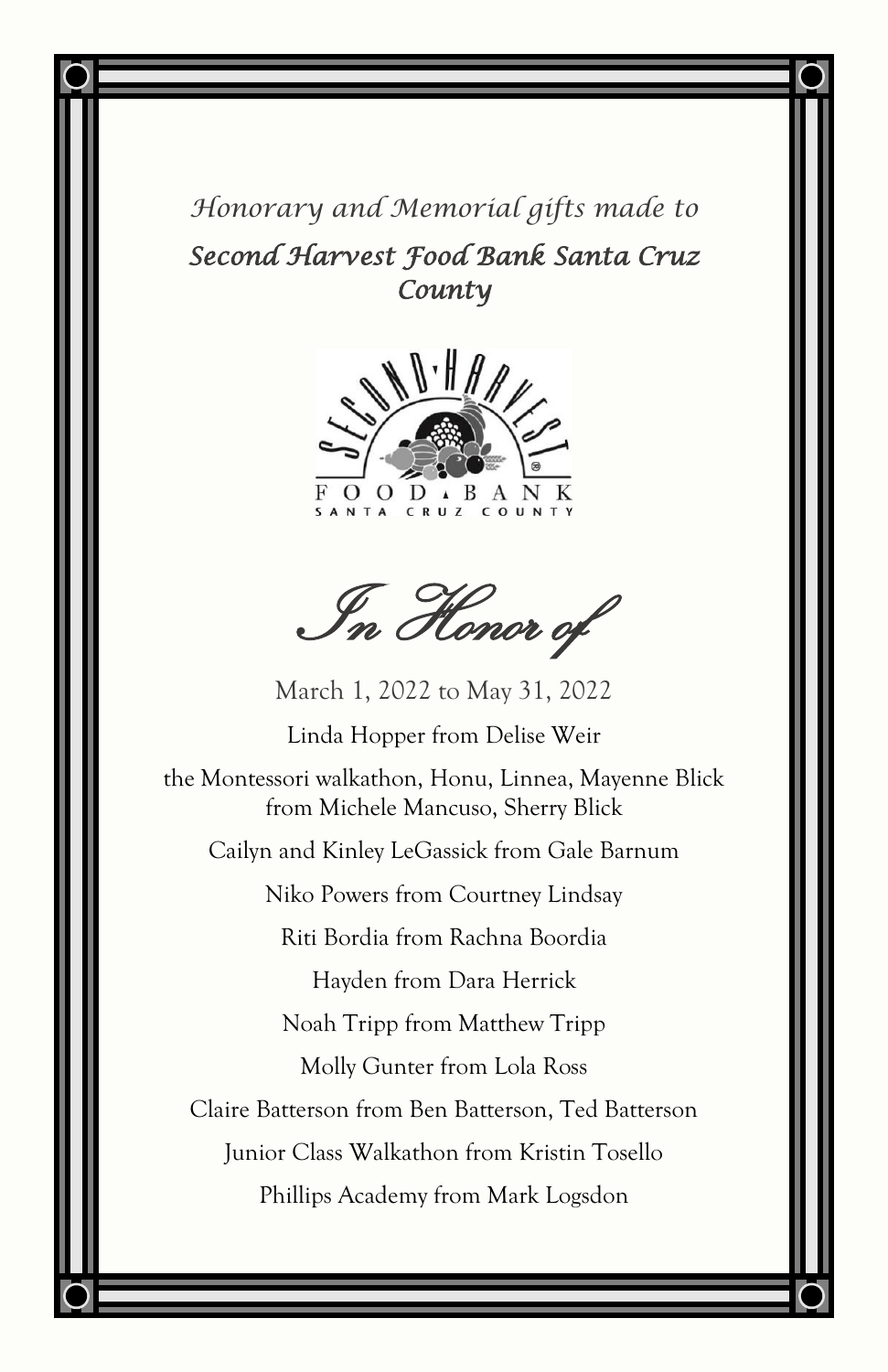In Honor of (cont'd)

Tricia Wynne from Renee Roberts Tristan Talkovic from Journey Talkovic Wyatt Miller from Yolanda Miller Torbjorn Jensen from Chris Jensen Olivia Amarante from Tarah Amarante Bodhi Kato from Rita Morganti Tristan Talkovic from Journey Talkovic Juan Carlos Calzetti IV from Angeles Calzetta Teresa and Athena from Courtney Pantos Isabel and Joshua Erasmus from Danieka Erasmus Cailyn and Kinley LeGassic from Kara Fletcher, Bob Montreuil Aidan Moss from Denise Moss Cecilia Madsen from Lars Madsen Niko Powers from Daniel Powers Nika Williams from Isaiah Williams Niko and Powers Stimpert from Don and Jacquelin Stimpert Lilly Jones from Tracy Jones Hayden Herrick from Aukjen Herrick Dana Greenwood from Elijah Free Linda Hopper from Nita Lundin Liz and Marq Lipton from Bob and Diane Dolwig-Vasconcellos, lance Linares, Teall and Cynthia Messer Larry Packer from George Pepper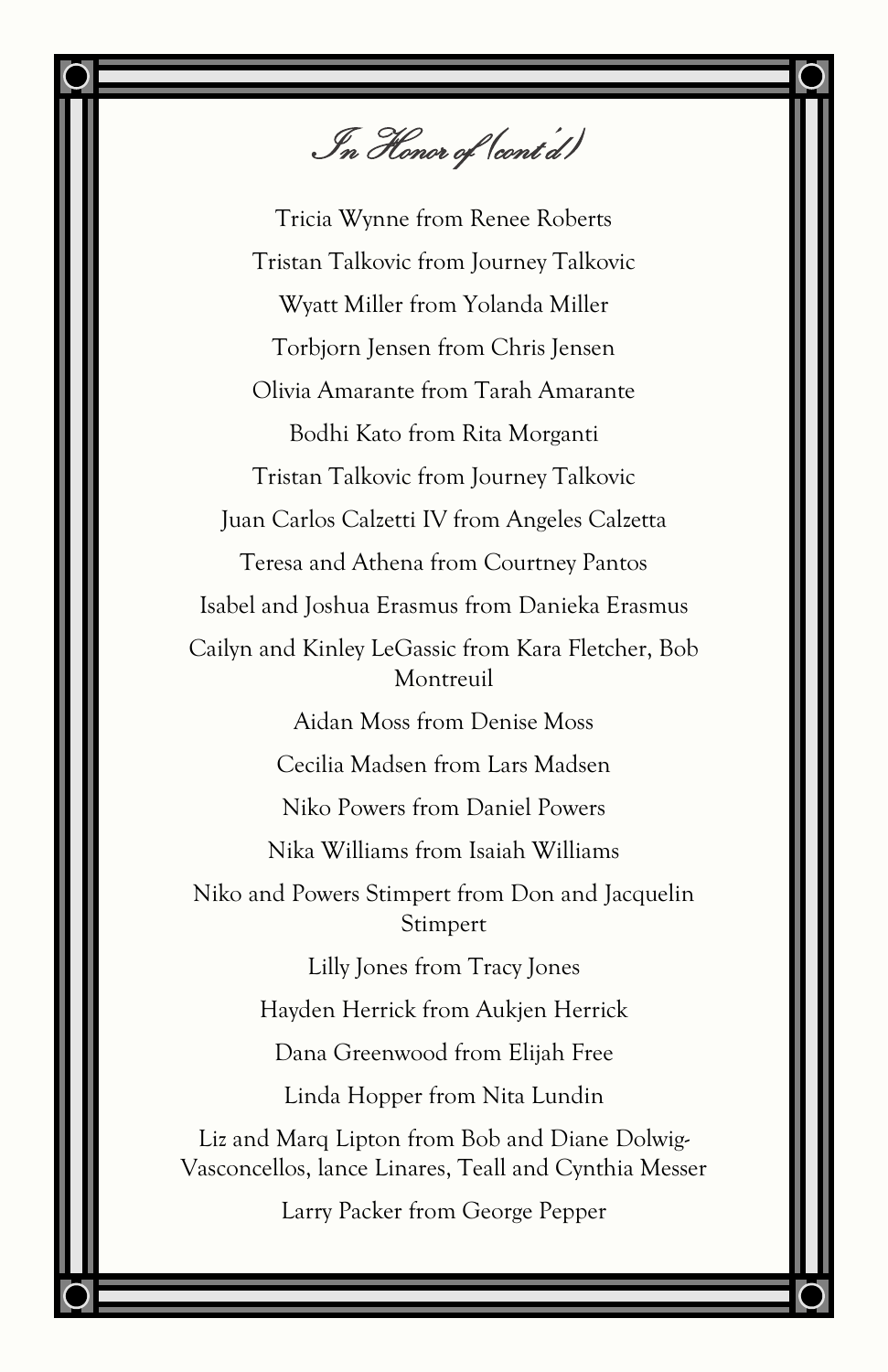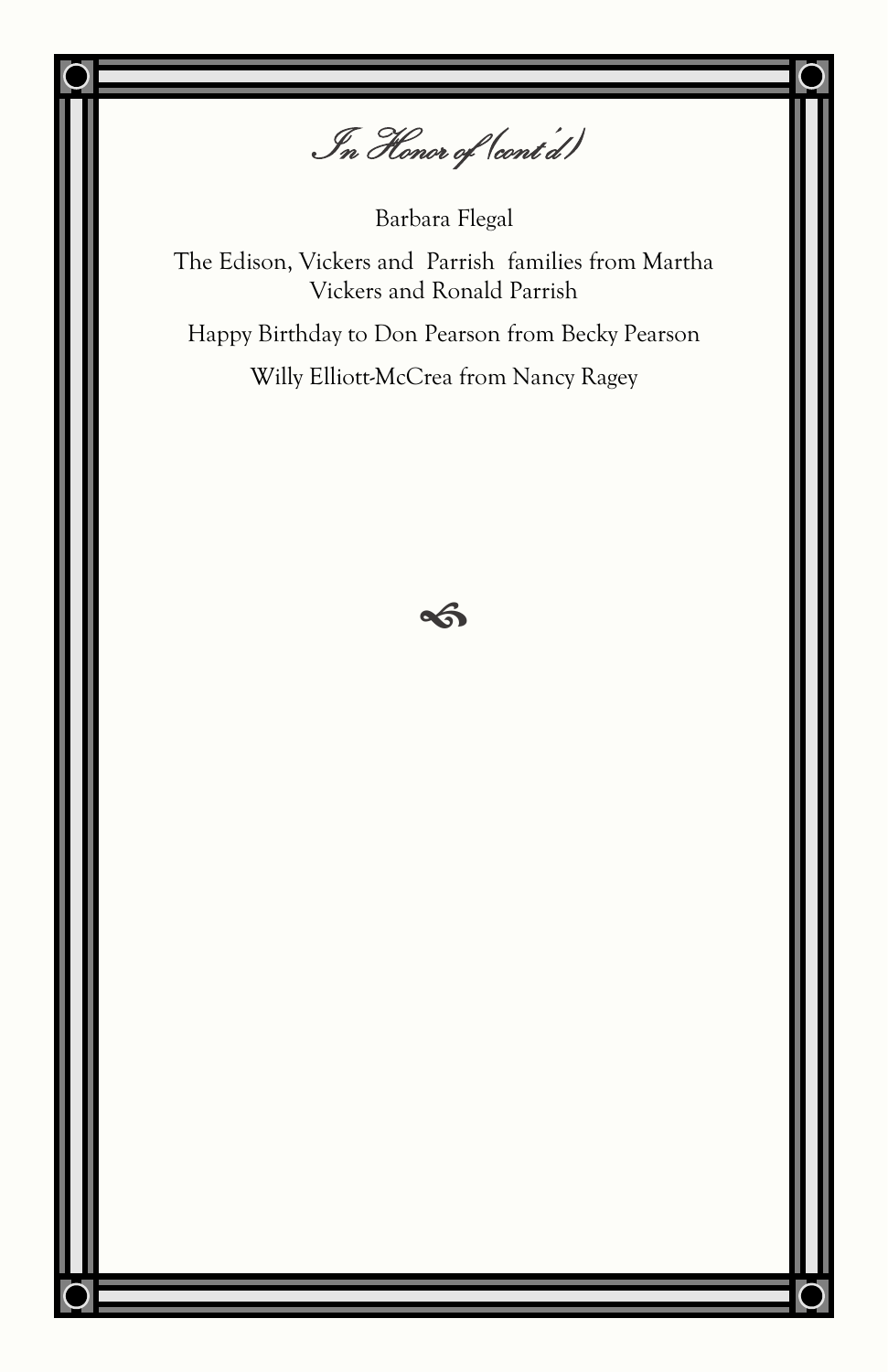In Memory of

June 1, 2021 to May 31, 2022 Cliff Knudsen from Cornell and Bill Littell Brenda Sidman from Karole Ishida and John McBain and Cortney Hammett Hardayl Sekhon from Lauren Apter Ronald Wyzga from Tim Molak Ellen Lay from James Lay Bruce Richmond from Philip Curtiss Ron E. Wyzga from Bonda White and Dan Greenbaum Clifford Knudsen from Gail Bauer, Howard and Yvette Levine, and Pat and William Warmerdam Elisa Christy from Leslie Garcia Barbara Flynn from Diane Flynn Barion Fowler from Jeannine and Ben Cockrill Jo Talbott from Leslie Grossman Wayne Christenson from Ann and Perry Brohmer Phyllis and Larry Collister from Carol George Janet Bumgarner from Denise Carter, Matthew Azen, Dick and Julana Matson, Marti Salma, Kristofer Velasquez, Tal Kayatsky Jim Hogan from Michel Courtoy Paxine Wylde from Chris LaRue Colleen Lecour from Richard and Colleen Lecour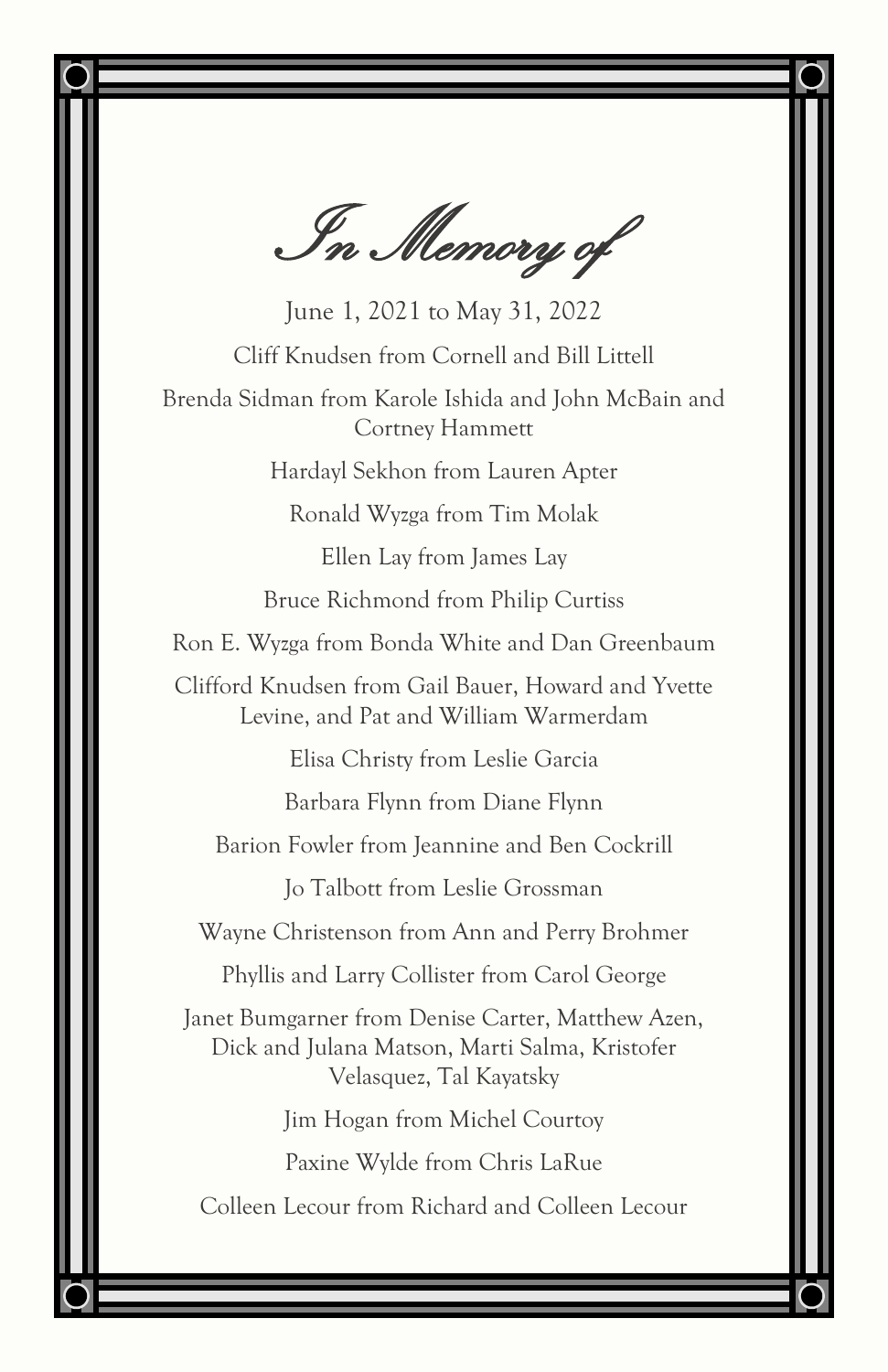In Memory of (cont'd)

Beatrice and Joseph Romero from Lisa Scott-Ponce ABW from Jean Wolff Thu Fennell from Judy Garrison Thomas Turrentine from Pat Lordan Isaac Jack Levy from Rosemary Zumwalt John and Lucy Cabrera from Susan Cabrera Ken and Margie Winton from Pat Winton Mary Alcorn from Robert Alcorn Frank Mihm from Eileen Mihm Lost friends from Leslie Auerbach

Lynne Sheehan from Alan Anderson, Sophia Ciotti, Alan and Sandra Brown, Genine Scelfo, Robert Vitale, Brad Maulding, Ellen Carlson, Jackie Grant, Dan Frisch, Kevin and Colleen Doherty, Andrea Lee and George Peek

Ann Jung from Rebecca and Joseph Palascak

Donald O'Regan from Tiffany Wise-West

Ivette Silberman from Mark Zalona

Janet Bumgarner from Colleen and Greg Dias and Bill and Argie McDonald

Joe Salvia from Sue Quijano

Ken and Rhoda Martyn and Joseph and Dolly Novello from Susan True

Michael 'Kixstar' Stockley

Shan Carlson from Monica Hersch, Constance Burnett, Paul Carlson, Catheryn Iwane, Alan Hiromura and Candice Waage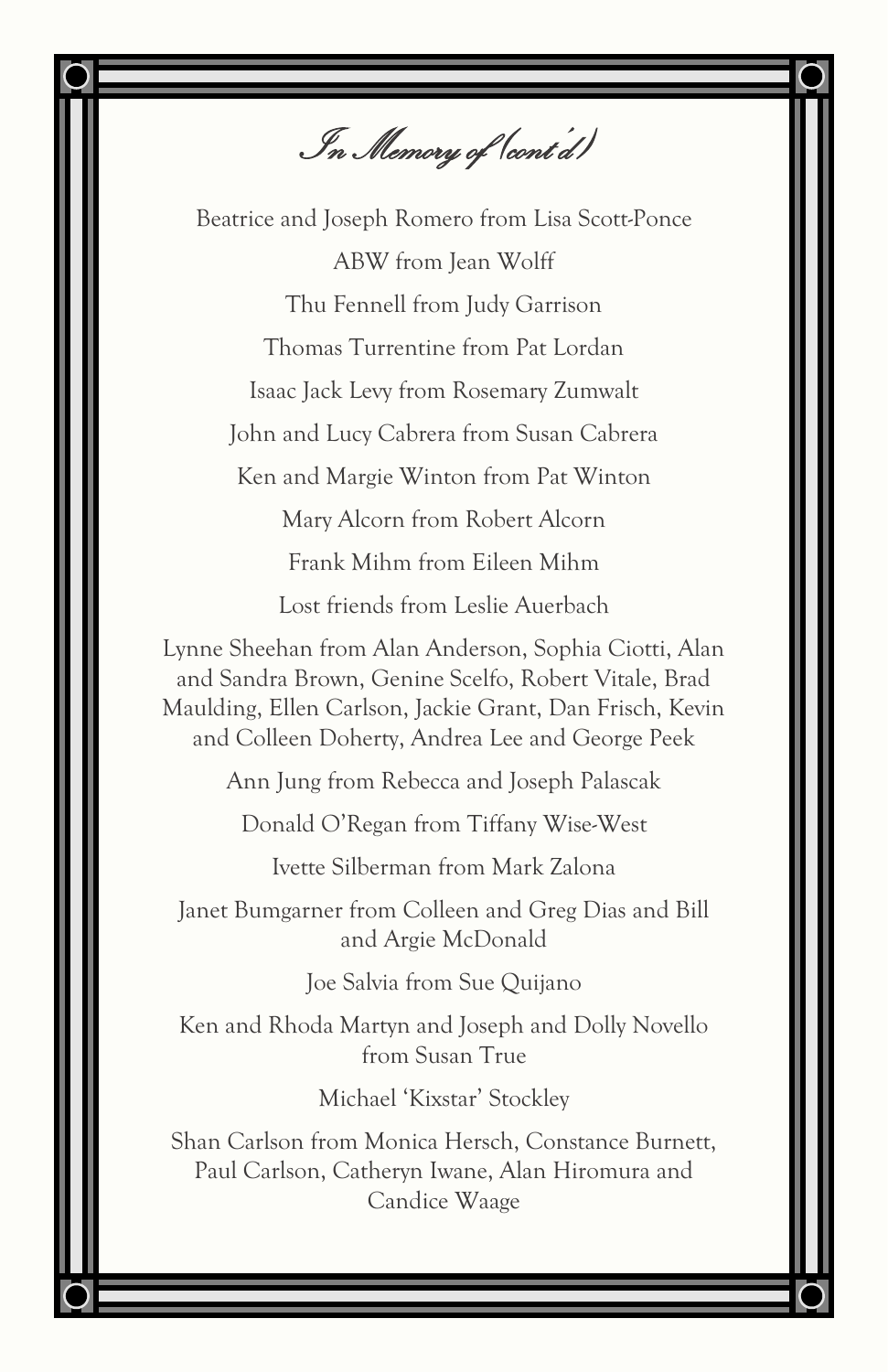In Memory of (cont'd)

Lynne Sheehan from Hope Fuller, Peter Minogue, Lisa Slater, Phokion Kolaitis and Katy Azoury, Charles Overbeck, Stephanie Lieggi and Marcel Bregman, Sara Puhl, Roxanne and Christian Monnet, Ellen Towle Kephart, Robin Abu-Shumays, Cosmo Martinez, Matthew Guthaus, Monique Vairo and Greg Beebe, Mark Diekhans, Sofie Salama and David Feldheim, Sandra Brown, Gary Moro, John and June Coha, Paul and Mary Pat Reilly

Oliver Valdes from Jessica and Richard Dixon My sisters, Claudia and Sylvia from Maria Azmitia Ralph from Shannon McPhedran Eric Dixon from Maureen Harrison Marjorie and Sherman Hauser from Nan and Shirley Buell Roberta Bristol from Rebecca Meehan Peg and Chris Bockover from Richard Bockover Maria Black from Jordan Johnson Edith Lewis-Walter from Carolyn Lewis Gina Candiloro from Bree Candiloro Hope Jaffe from Shelley Whitehouse Mary Alcorn from Robert Alcorn Daniel Isreal Aguilar from Juan Aguilar Dick McMinn from Ronald and Cathy McMinn Elizabeth and Harold Books from Gwynneth Heil Hal Foster from Fred DeJarlais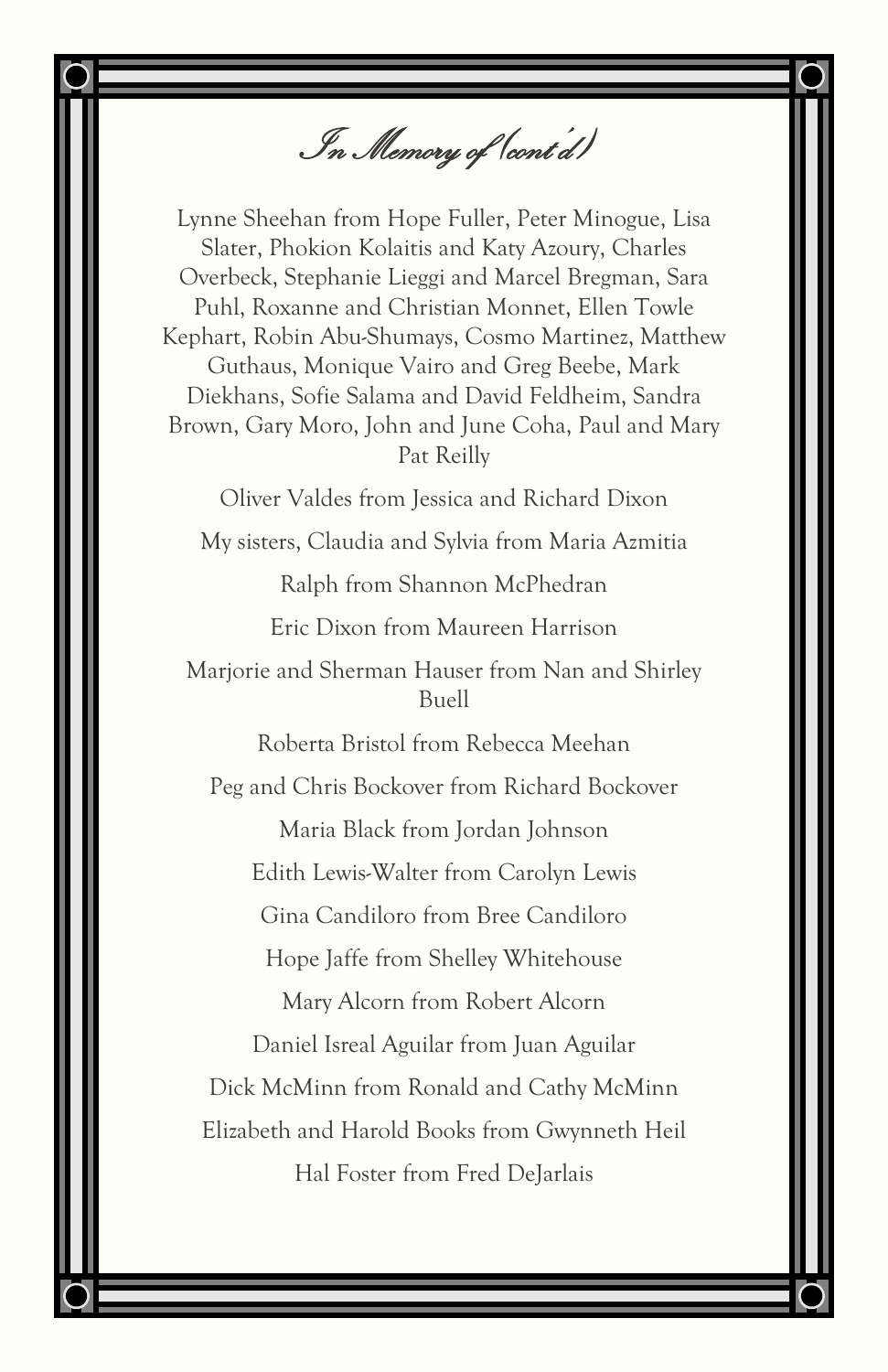In Memory of (cont'd)

Betty Gordon from Michelle Indianer Josh Alper form April Zilber Dick Sanguinetti from Karen Sanguinetti Paul McGillicuddy from Katie Lage Tom Chaffin from Tracey Rosenthal, Peter and Veronic Elsea, Jack Baskin from Marianne and Fred Mejia Terri German from Victoria Reynolds Hardayal Sekhon from Harmanjit Sekhon Tom K Smith from Mike Lelieur Nora Dietz from Carlo and Adrienne Silvestri Helen and Ruby Siegel, Robert and Andrew Braun from Wendy Siegl and Eric Braun Brad Vance from Aileen Vance and Larry Thibault Carole Ellis from Shannon Shaffer Tracy McAvoy from Anne Marie Sorcenelli and Tracy James McAvoy Alberta Elaine from Gordon Chapin George Ziemek from Pamela Ziemek Elizabeth Soltis from Jean Stewart Timothy Smith from Allison Smith Lily W. Chen from Nancy Chen Mary DeLuca Maurillo from Donna Maurillo Mary Tison from Jessica Costa Stephanie Hussein Bell from Carol Wallace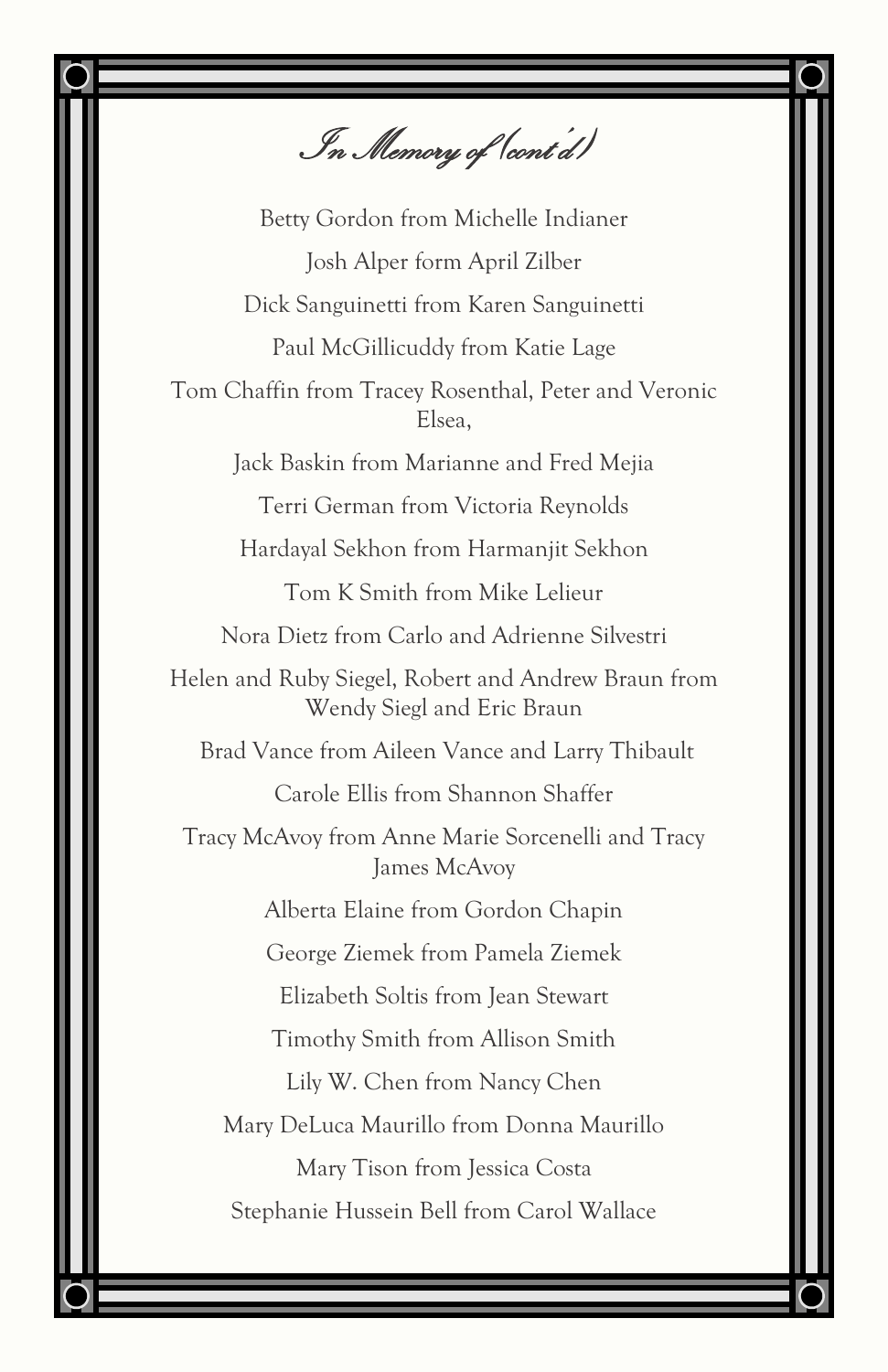In Memory of (cont'd)

Robert and Gladys Kittleson from Janet and Tom Kittleson Christie Nichols from Ed Jameyson Dean Suiter from Carrie Toler Bette Fairbairn from Katie Fairbairn Janet Bumgarner from Donna and Bill Romano My Mother from Michael Nellany Deborah Lumas from Richard and Johanna Costa Christopher Raynor from Franco Tandoi Cassidy Wren-Munn from Phyllis Wren Ramsey Thornley from Lori Oducayen Nancy G. Cooper Bryan Hove from Brianna Posner Kevin Lynn from Jordan Lipaz Michael Clark Shan Carlson from Lorraine Gribbin, Donna and Richard Keith, Kathleen Starkey, and friends Ivette Silberman from Mark Zalona Sumati Mom Sanghadia from Kanan Gajjar Phil Ochoa from April Ochoa Alaa Zaidan from Nada Algharib Jack and Joanne Loperea from Leslie Cucuel William F. Berry from Susan Berry Frank McCann, Bert and John Sankis from Tibi McCann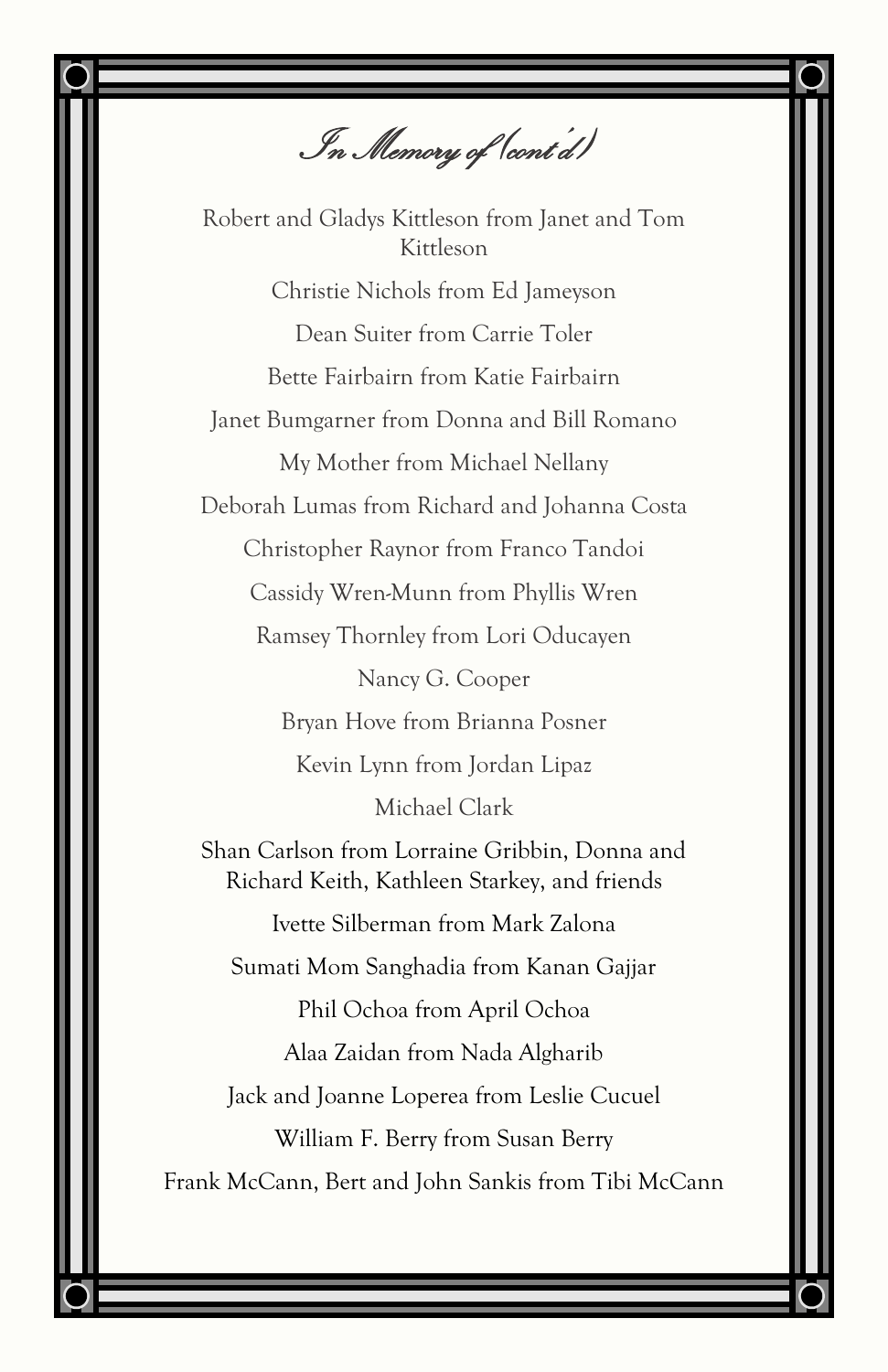In Memory of (cont'd)

Bob and Bonnie Bernardi from Cynthia Ghielmetti

Lynn Sheehan from Michael Edmonds, Donna Karolchik, Martine Schlag, Dejan and Dragana Milutunovuc, Ann Pace, Ann Zweig, Kelly and David Sauder, Peter Minogue, Joanie and Earl Rosenbraugh, Lea Scarpelli, Maureen McLean, Devin Riley, Leah Kahn

Bill Manov from Julie Murphy Noelann Brown from Don Brown Leona Diehl from James Diehl Jane Crowley from Carolyn Ames Larry Gibson from Susan Lantis Mamie Alberti from Marie Noto Elias Lammam from Suzanne Ise Valerie Dillehay from Ronald and Kirsten Dillehay Melanie Benedetti from Benito Mendoza Sylvia Pisani from Kevin Jarvis James Burseth from Judith Burseth and Gary Nickerson Janet Tremewan from Julie Williams Madelyn Keller from Eliot Kalman Martha and Bud Dalton from Hugh and Tricia Dalton Ivette Silberman from Mark Zalona Phil Ross from Robyn Ross Helen Sheves from Stephen Bakaley Jack Strebel from Jackie and Peter Whiting Allan Bayer from Adam Bayer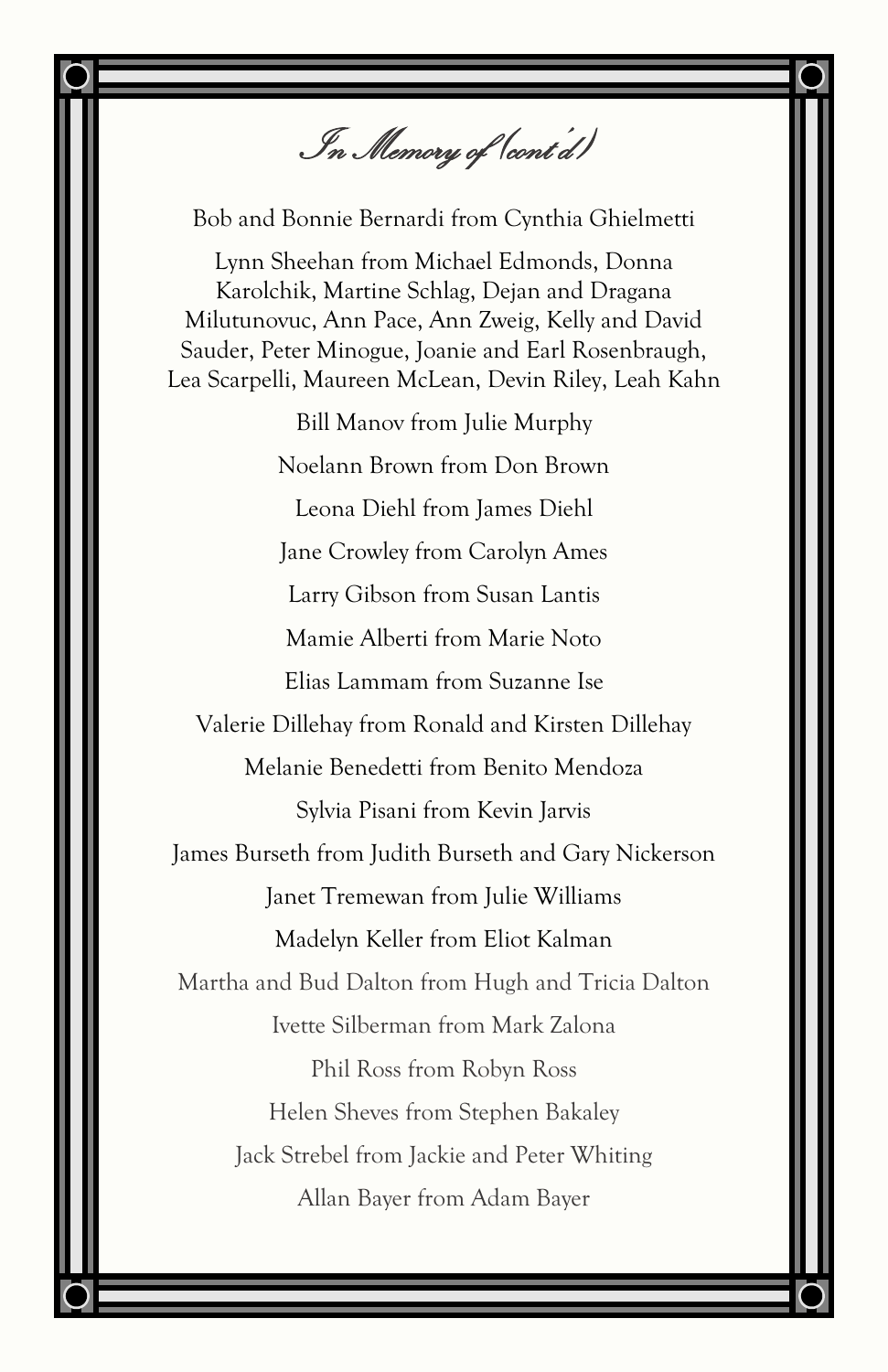In Memory of (cont'd)

Evelyn Silva Julie McKay and Barrie Blatta from Samantha Zenack Alice Chetkovich from Carol Chetkovich Andrea Wulfing from Raina and Karena Sing Kathy Stamski from Diane Cullen Carl and Jane True from Patrick True Linda Roxanne Bryer from Liana Bryer Susan Kim AmRhein Beatrice Drobac from Nick Maxine Kenville from Ron Deller Robert and Martha Woodman from Robin Woodman and Nicholas Kosta Irving Toback from Lois Toback Luisia Niewczas fromDorota Niewczas Zoey Dilloughery from Craig and Cindy Russo Kathleen Reedy from Patty Sapone Bob White from Susan and Robert MacMillan Dana Greenwood from Elijah Free Marian Nickel Clayton Ogden Anna Jones from Lucy Jones Marian Bolte from Michael Bolte Bob from Patricia Unruhe Carmen and Pete Velasquez from Jason Velasquez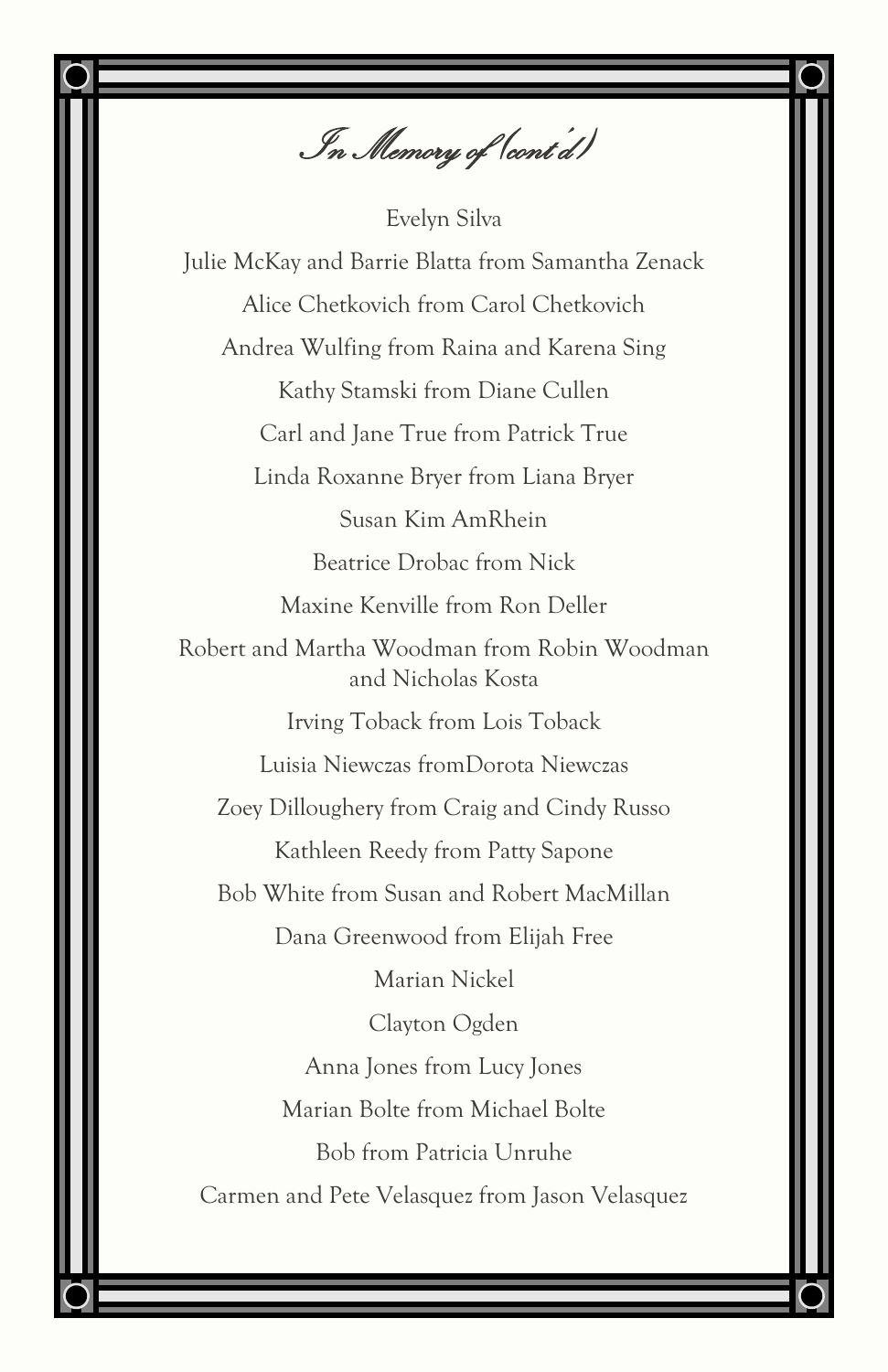In Memory of (cont'd)

Tsilya Vityagaylovskaya from Victoria and Michael Stone Christina Serrato from Erwin Montanez Jason Jacobs from Jennifer Jacobs Mary Margaret Allen from James Allen LuJean Wesemann from Robin Reid Al and Betty Souza from Jerry and Janet Souza Dennis McCarthy from Denise Goss James Bischoff from Lorena and Jacob Russo Mary Catherine Ferrick Patricia Bailey from Debbie Bailey Patsy Smith from Sian Ferguson Mary Flo Cross from Terrence Willet and Jennifer Cross Leland Draper from Kelsey Draper-Phillips Kathleen Doyle from Aaron Piazza Meredith Schmidt from Stacey Swenson Dolores Martin from Robert and Jeanette Roumimper William Ervin from Bonita Temple Mary Lou Moses from Matthew Coale Those less fortunate from Heather McBeath William Berry from Susan Berry Rick Gaukel from Mary Gaukel Forster Leo McKenna from Noreen Likins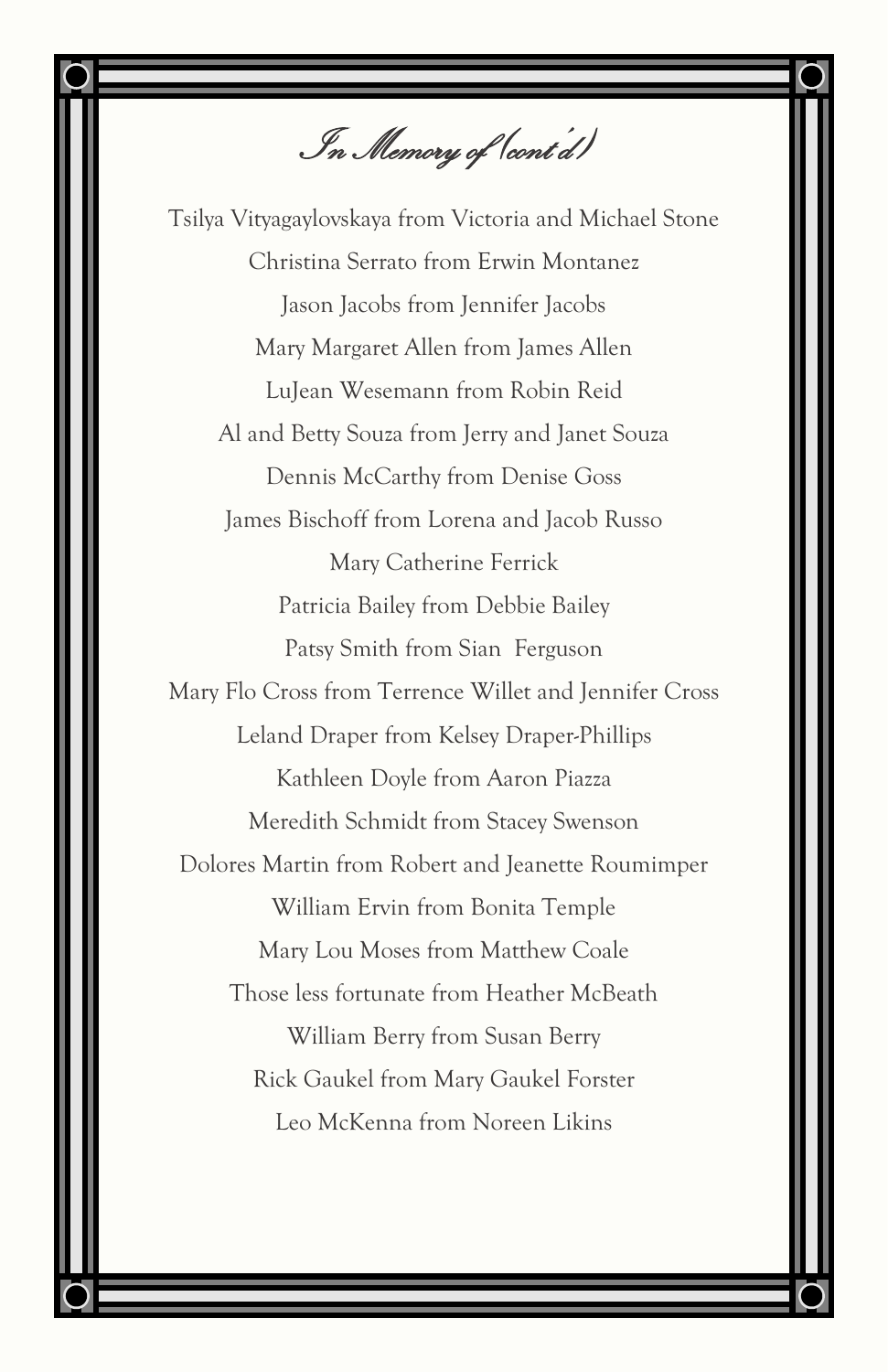In Memory of (cont'd)

Lynne Sheehan from Zia Isola, Robert Vitale, Laura Fitzgerald

Bertha Moberly from Adrienne Moberly Vilaubi and Lawrence Vilaubi

David Kurzer from Michael Ogul, Margaret Seamer Kelly Locke from James Locke Ivette Silberman from Mark Zalona Jim Starkey from Stephen Riehl Adam Maleski from Nicholas Hodges Jack Baskin from Marianne Mejia Ben Clawson from Sarah Leone Linda Hopper from Terri Fette, Marilyn Humphrey, Judith Tessier, Vicki Donnelly Lynne Sheehan from Robert Vitale Jay Douglas Magoon from Mark Eisenberg Nizinha Fernandes from Debora Silveira Sanders Barbara Flegal from Jeanne Milnes, Brenda Flegal Linda Hopper from Vivian Moutafian, Meg Lilienthal Stephen Hall from Ellen Izant Phil Fraser from Stephen Scheiblauer David Kurzer from Lawrence Wiebe Jacqueline Blaauw from Hiedi Nyburg Sammy Motreuil form Susan Morrison Balfus David C. Scott form Anne Scott